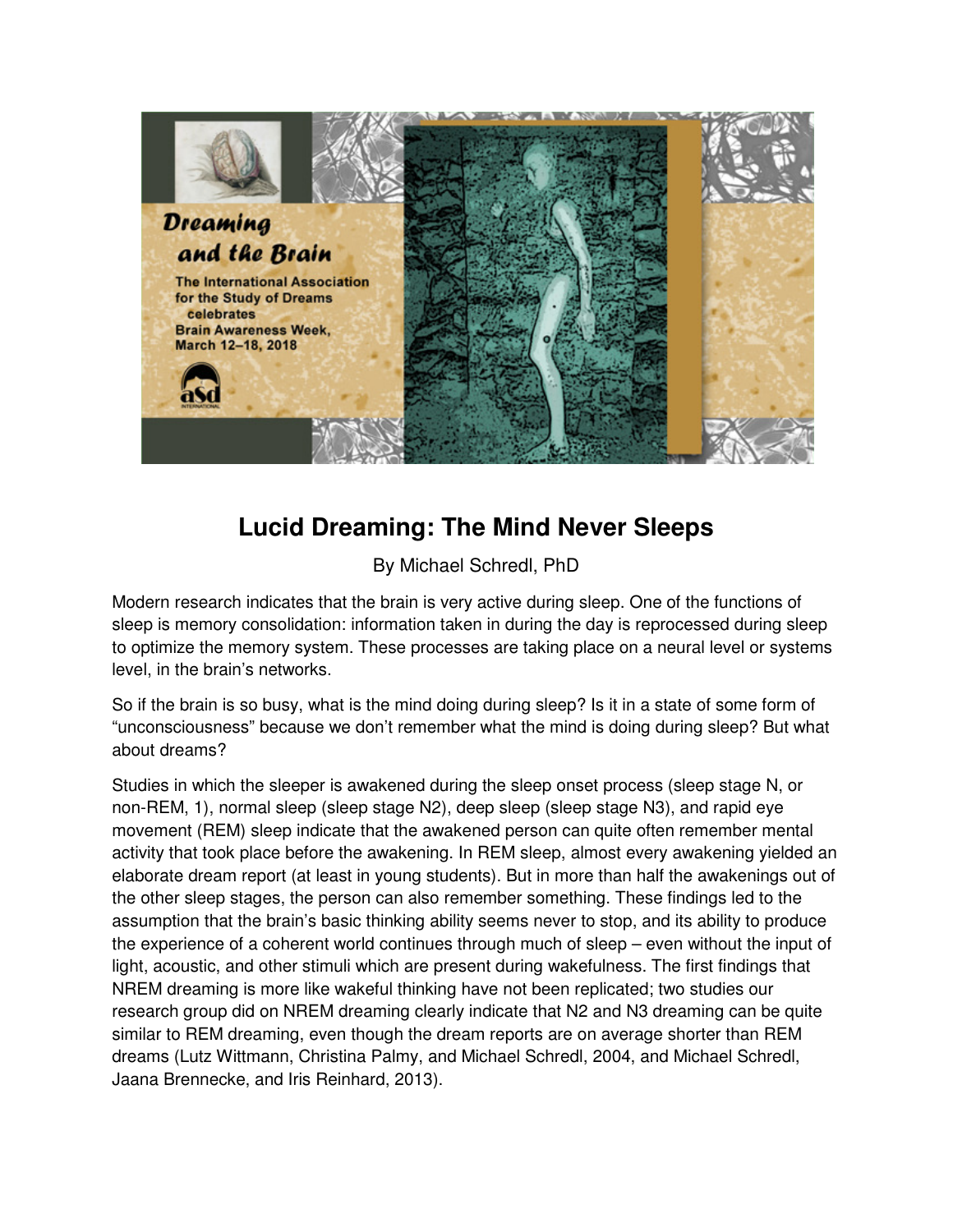#### **What are lucid dreams, and why are they so interesting for research?**

In a lucid dream, the sleeper is aware that he or she is dreaming. With this awareness, it is possible to wake up deliberately, or to control the dream action, or to observe passively the course of the dream. In a representative sample of adults, about 50% of the participants reported having at least one lucid dream; in student samples, the percentage goes up to 80%. Dreamers with more than one lucid dream per week are rare: about 5%. In Japan the frequency is lower than in Germany or the United States, possibly reflecting culture-dependent attitudes toward lucid dreaming.

Typically, lucid dreaming is fun. The dreamer can choose to do things that are impossible in waking life (such as flying, doing "real" magic, going through walls, or breathing under water), can pursue pleasant activities (sex, for example), can improve skills (sports ability, assertiveness, professional tasks), and can delve into spiritual experiences.

The proficient lucid dreamer can remember and carry out tasks that were prearranged with the experimenter. In the late 1970s, Stephen LaBerge and Keith Hearne independently found that the dreamed eye movements of the lucid dreamer can be measured by a recording machine. After awakening, the lucid dream report was compared to the recordings; the dreamed eye movements (e.g., left-right-left-right) were clearly seen in the recording, and they were clearly distinguishable from the normal eye movements of REM sleep. This fascinating discovery has become a tool in further laboratory studies of lucid dreaming.

## **Lucid dreaming and the brain**

In the sleep laboratory, a lucid dreamer can be instructed to perform an eye signal before starting a specific activity in the dream and at the end of the activity. For example, in the 1980s LaBerge asked lucid dreamers to surround singing in a lucid dream with one type of signal, and counting with another type of signal. This allowed the researchers to establish that singing in the dream was accompanied by higher activation of the brain's right hemisphere compared to counting in the dream.

In a 2013 study by Daniel Erlacher and colleagues (I was one of them), the lucid dreamers were instructed ahead of time to, in their dreams, count to 10, to 20, and to 30, and also to walk 10 steps, 20 steps, and 30 steps. Interestingly, the ratios of the time used for the different lengths of activity were very stable: 10 steps took half the time that 20 steps took. And counting and walking took, on average, a little more time than in waking (about 30% more for counting, 50% more for walking), clearly contradicting the idea that time speeds up in dreaming.

The most extensive study was done by Martin Dresler in 2011; lucid dreamers slept in a magnetic resonance imaging (MRI) scanner, with electrodes attached to their heads for measuring sleep stages. When lucid in the dream, they performed clenches with the left hand and the right hand. For two lucid dreams of one dreamer, Dresler's team was able to show increased activity in the left motor cortex if the right hand was clenched and vice versa. The activation was comparable to imagined hand movements in the waking state, but – as expected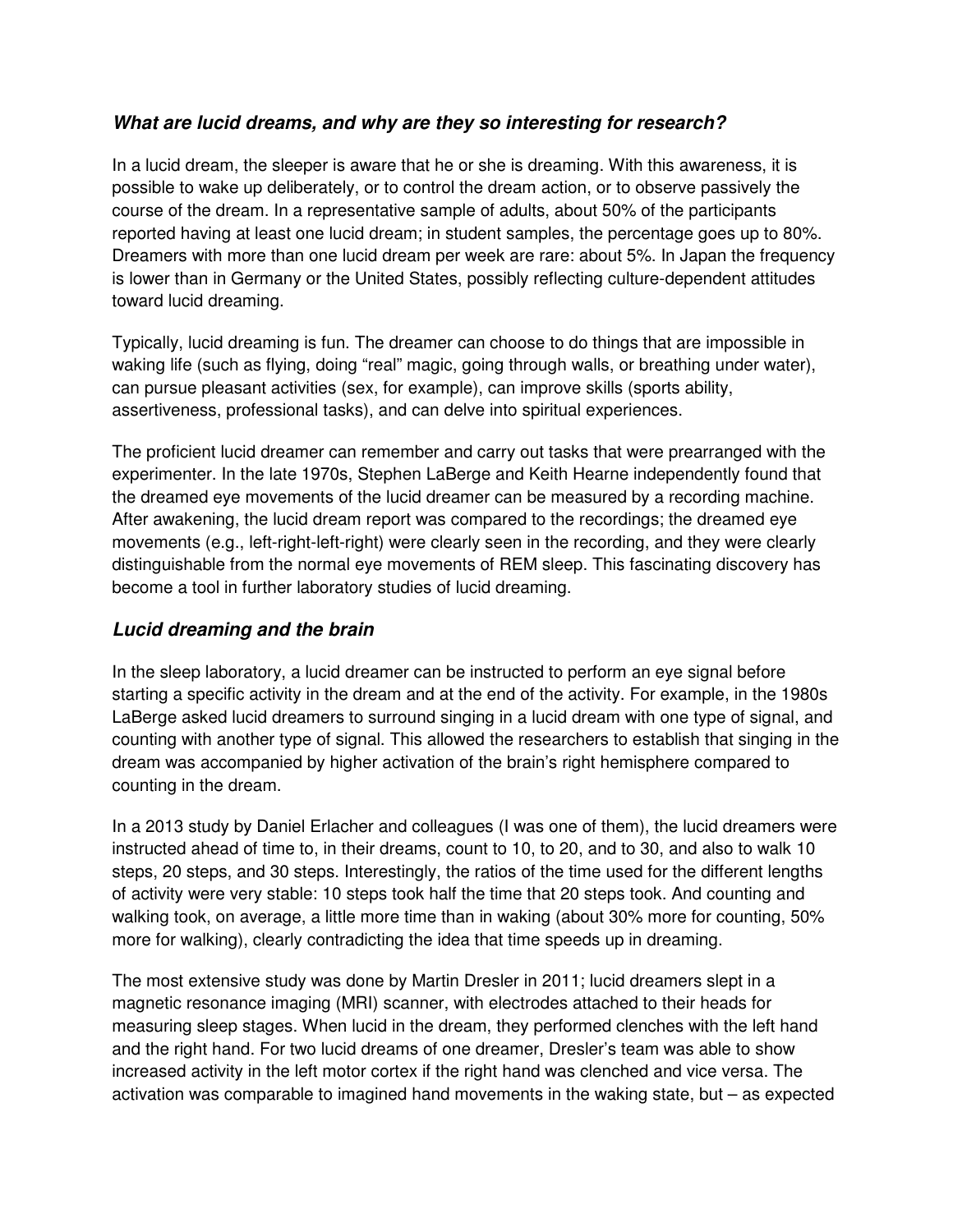– of a much lower magnitude compared to real hand movements. Despite many nights in the MRI lab, the research group managed to measure only the one lucid dreamer; the main problems were the noise of the machine and the need in MRI to keep the head from moving by using specific cushions and a holding device.

Almost science fiction are the most advanced experiments with lucid dreaming: the possibility of communicating with the lucid dreamer while she or he is sleeping. Two researchers, Johannes Strelen and Kristoffer Appel, showed that a lucid dreamer can perform different eye signals if she or he is hearing different tones during lucid dreaming; a meaningful message (a simple math problem) was transmitted into the dream via Morse code and answered by the dreamer by using Morse-coded eye movements. The future will show what else is possible while the mind is dreaming and the body sleeps relaxed in bed.

## **Lucid dreaming is a learnable skill**

One of the simplest methods to increase the number of lucid dreams is called "reality checks." The reality checks are carried out 5 to 10 times during the day by asking oneself whether one is dreaming at that moment, and examining the environment for possible incongruities; some authors suggest looking at one's hand – for example, counting the fingers. This technique is effective; however, it might take some time to experience the first lucid dream.

In Tibetan Buddhism, there is a tradition of dream yoga, in which the trainee tries to stay conscious while falling asleep. Publications describing it, however, indicate that achieving this goal is very difficult and might take years.

Using external stimuli as a means of inducing lucid dreams is based on the findings that external stimuli can be incorporated into the dream. Typically the device is constructed like a sleep mask; sensors detect the eye movements that are typical for REM sleep, and the mask delivers a stimulus (light or sound) if those eye movements are detected. The task for the dreamer is to recognize the external stimulus and realize that this is the cue to gain lucidity.

A more complex approach is based on findings that the prefrontal cortex is more activated in lucid dreaming than in REM sleep with non-lucid dreaming. The idea is to stimulate the prefrontal cortex from outside and increase the probability of a lucid dream. Using transcranial direct current stimulation, a small amount of current (1 mA) applied via electrodes in the area of the prefrontal cortex showed a small positive effect on dream lucidity compared to a sham condition (no electric current applied), but only in experienced lucid dreamers.

The most potent technique studied so far is the wake-up-back-to-bed technique, typically carried out in the sleep laboratory setting. The participant is allowed to sleep for about 6 hours, then awakened from REM sleep to obtain a "fresh" dream. During the next hour, the participant rehearses this dream and reminds oneself, if I dream this or that [usually this "fresh" dream, but it is possible to work with an older one], then I will become lucid. Then the dreamer can continue sleeping for two or three more hours. Several studies carried out by Daniel Erlacher in his sleep lab at the University of Heidelberg showed that the success rate for dreaming lucidly in this